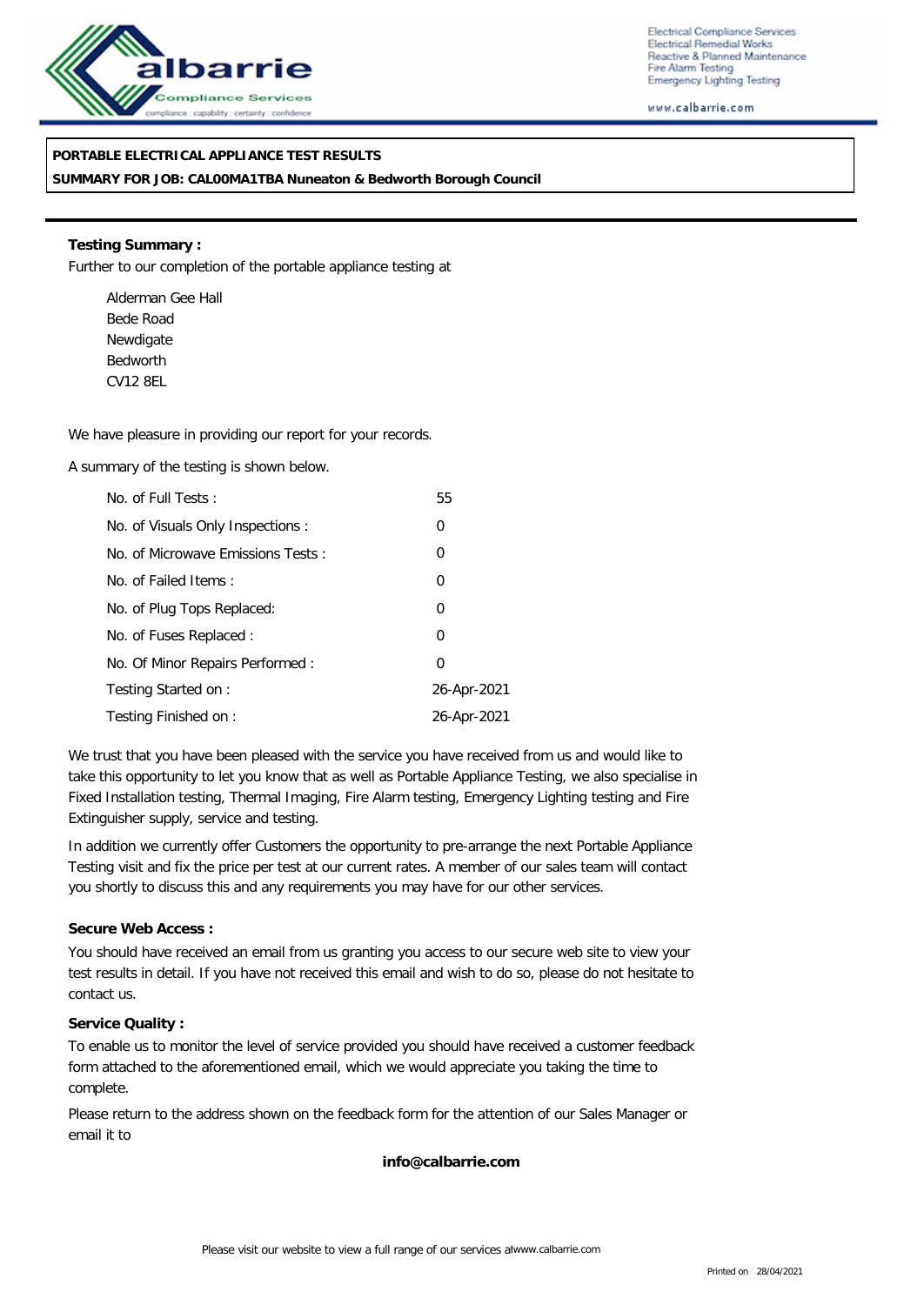

Electrical Compliance Services<br>Electrical Remedial Works<br>Reactive & Planned Maintenance<br>Fire Alarm Testing<br>Emergency Lighting Testing

www.calbarrie.com

# **CUSTOMER ACCEPTANCE**

| works as detailed. | I, the undersigned, confirm that the engineer has attended and carried out / completed to my satisfaction the |                 |
|--------------------|---------------------------------------------------------------------------------------------------------------|-----------------|
| Signature          | $\partial$ lord                                                                                               |                 |
| <b>Print Name</b>  | Joanna ford                                                                                                   | Date 26/04/2021 |

Printed on 28/04/2021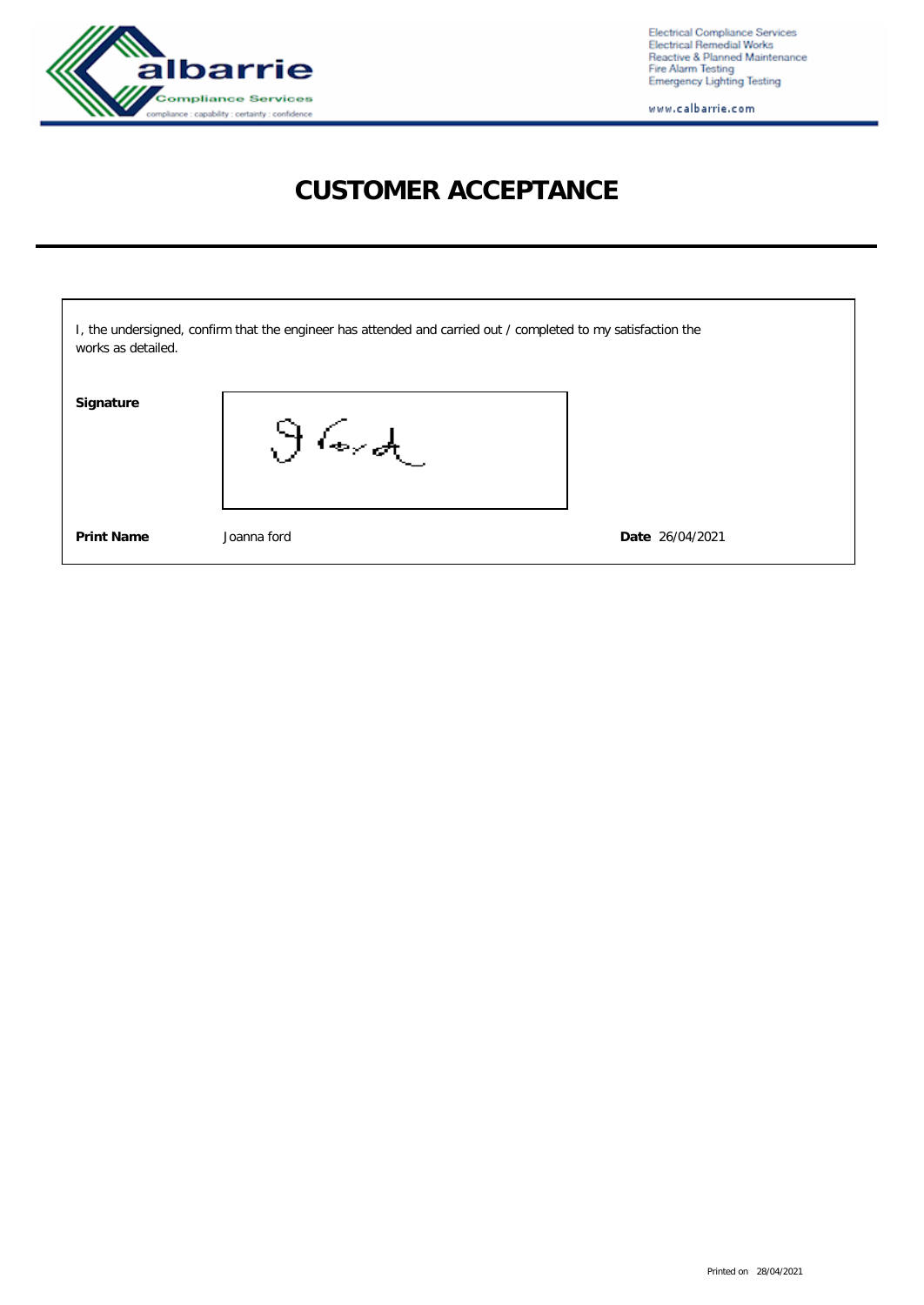

Electrical Compliance Services Electrical Compliance Services<br>Electrical Remedial Works<br>Reactive & Planned Maintenance<br>Fire Alarm Testing<br>Emergency Lighting Testing

www.calbarrie.com

## **PORTABLE ELECTRICAL APPLIANCE TEST RESULTS**

**EQUIPMENT REGISTER FOR JOB: CAL00MA1TBA Nuneaton & Bedworth Borough Council**

| EQUIP NO     | <b>DESCRIPTION</b>    | <b>LOCATION</b>           | <b>FREQ</b>         | LAST        | <b>NEXT</b> | <b>STATUS</b> |
|--------------|-----------------------|---------------------------|---------------------|-------------|-------------|---------------|
| 000000256856 | Kettle Base           | kitchen - Ground          | $12 \text{ mth(s)}$ | 26-Apr-2021 | 26-Apr-2022 | PASS          |
| 000000256857 | Kettle                | kitchen - Ground          | $12 \text{ mth(s)}$ | 26-Apr-2021 | 26-Apr-2022 | PASS          |
| 000000256858 | Microwave             | kitchen - Ground          | $12 \text{ mth(s)}$ | 26-Apr-2021 | 26-Apr-2022 | PASS          |
| 000000256859 | deep fat fryer        | kitchen - Ground          | $12 \text{ mth(s)}$ | 26-Apr-2021 | 26-Apr-2022 | PASS          |
| 000000256860 | Dishwasher            | kitchen - Ground          | $12 \text{ mth(s)}$ | 26-Apr-2021 | 26-Apr-2022 | PASS          |
| 000000256861 | fridge freezer        | kitchen - Ground          | $12 \text{ mth(s)}$ | 26-Apr-2021 | 26-Apr-2022 | PASS          |
| 000000256862 | Kettle Base           | guest room - Ground       | $12 \text{ mth(s)}$ | 26-Apr-2021 | 26-Apr-2022 | PASS          |
| 000000256863 | Kettle                | guest room - Ground       | $12 \text{ mth(s)}$ | 26-Apr-2021 | 26-Apr-2022 | PASS          |
| 000000256864 | Lamp                  | guest room - Ground       | $12 \text{ mth(s)}$ | 26-Apr-2021 | 26-Apr-2022 | PASS          |
| 000000256865 | Vacuum Cleaner        | kitchen cupboard - Ground | $12 \text{ mth(s)}$ | 26-Apr-2021 | 26-Apr-2022 | PASS          |
| 000000256866 | Mixer                 | kitchen cupboard - Ground | $12 \text{ mth(s)}$ | 26-Apr-2021 | 26-Apr-2022 | PASS          |
| 000000256867 | meat slicer           | kitchen cupboard - Ground | $12 \text{ mth(s)}$ | 26-Apr-2021 | 26-Apr-2022 | PASS          |
| 000000256868 | Toaster               | kitchen cupboard - Ground | $12 \text{ mth(s)}$ | 26-Apr-2021 | 26-Apr-2022 | PASS          |
| 000000256869 | halogen cooker        | kitchen cupboard - Ground | $12 \text{ mth(s)}$ | 26-Apr-2021 | 26-Apr-2022 | PASS          |
| 000000256870 | urn                   | kitchen cupboard - Ground | $12 \text{ mth(s)}$ | 26-Apr-2021 | 26-Apr-2022 | PASS          |
| 000000256871 | hotplate              | kitchen cupboard - Ground | $12 \text{ mth(s)}$ | 26-Apr-2021 | 26-Apr-2022 | PASS          |
| 000000256872 | Kettle Lead           | kitchen - Ground          | 12 $mth(s)$         | 26-Apr-2021 | 26-Apr-2022 | PASS          |
| 000000256873 | Kettle                | kitchen - Ground          | $12 \text{ mth(s)}$ | 26-Apr-2021 | 26-Apr-2022 | PASS          |
| 000000256875 | <b>Extension Lead</b> | lounge - Ground           | $12 \text{ mth(s)}$ | 26-Apr-2021 | 26-Apr-2022 | PASS          |
| 000000256876 | DVD Player            | lounge - Ground           | $12 \text{ mth(s)}$ | 26-Apr-2021 | 26-Apr-2022 | PASS          |
| 000000256877 | <b>Extension Lead</b> | lounge - Ground           | 12 $mth(s)$         | 26-Apr-2021 | 26-Apr-2022 | PASS          |
| 000000256878 | <b>Extension Lead</b> | lounge - Ground           | $12 \text{ mth(s)}$ | 26-Apr-2021 | 26-Apr-2022 | PASS          |
| 000000256879 | light                 | lounge - Ground           | $12 \text{ mth(s)}$ | 26-Apr-2021 | 26-Apr-2022 | PASS          |
| 000000256880 | light                 | lounge - Ground           | $12 \text{ mth(s)}$ | 26-Apr-2021 | 26-Apr-2022 | PASS          |
| 000000256881 | light                 | lounge - Ground           | 12 $mth(s)$         | 26-Apr-2021 | 26-Apr-2022 | PASS          |
| 000000256882 | Phone Charger         | Office - Ground           | $12 \text{ mth(s)}$ | 26-Apr-2021 | 26-Apr-2022 | PASS          |
| 000000256883 | Class 1 Lead          | Office - Ground           | $12 \text{ mth(s)}$ | 26-Apr-2021 | 26-Apr-2022 | PASS          |
| 000000256884 | Power Supply Unit     | Office - Ground           | $12 \text{ mth(s)}$ | 26-Apr-2021 | 26-Apr-2022 | PASS          |
| 000000256885 | Power Supply Unit     | Office - Ground           | 12 $mth(s)$         | 26-Apr-2021 | 26-Apr-2022 | PASS          |
| 000000256886 | <b>Extension Lead</b> | Office - Ground           | 12 $mth(s)$         | 26-Apr-2021 | 26-Apr-2022 | PASS          |
| 000000256887 | Fridge                | Office - Ground           | $12 \text{ mth(s)}$ | 26-Apr-2021 | 26-Apr-2022 | PASS          |
| 000000256888 | Extension Lead        | Office - Ground           | $12 \text{ mth(s)}$ | 26-Apr-2021 | 26-Apr-2022 | PASS          |
| 000000256889 | Class 1 Lead          | Office - Ground           | $12 \text{ mth(s)}$ | 26-Apr-2021 | 26-Apr-2022 | PASS          |
| 000000256890 | Power Supply Unit     | Office - Ground           | 12 $mth(s)$         | 26-Apr-2021 | 26-Apr-2022 | PASS          |
| 000000256891 | Power Supply Unit     | Office - Ground           | $12 \text{ mth(s)}$ | 26-Apr-2021 | 26-Apr-2022 | PASS          |
| 000000256892 | Power Supply Unit     | Office - Ground           | $12 \text{ mth(s)}$ | 26-Apr-2021 | 26-Apr-2022 | PASS          |
| 000000256893 | Power Supply Unit     | Office - Ground           | 12 $mth(s)$         | 26-Apr-2021 | 26-Apr-2022 | PASS          |
| 000000256894 | <b>IEC Lead</b>       | Office - Ground           | 12 mth(s)           | 26-Apr-2021 | 26-Apr-2022 | PASS          |
| 000000256895 | <b>IEC</b> Lead       | Office - Ground           | 12 $mth(s)$         | 26-Apr-2021 | 26-Apr-2022 | PASS          |

Please visit our website to view a full range of our services at www.calbarrie.com Printed on 28/04/2021 Page 1